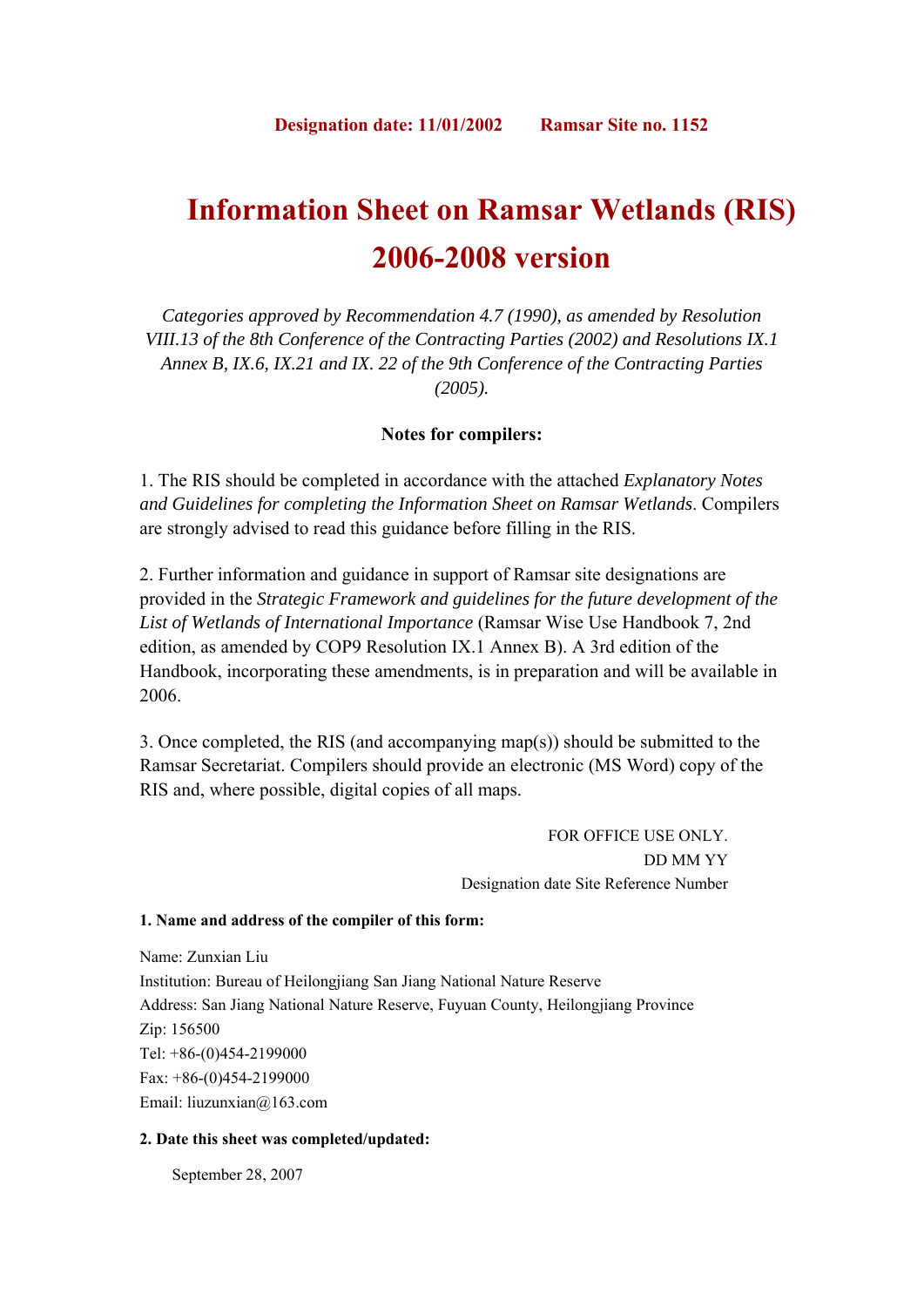## **3. Country:**

The People's Republic of China

## **4. Name of the Ramsar site:**

The precise name of the designated site in one of the three official languages (English, French or Spanish) of the Convention. Alternative names, including in local language(s), should be given in parentheses after the precise name.

San Jiang National Nature Reserve

## **5. Designation of new Ramsar site or update of existing site:**

**This RIS is for (tick one box only):** 

**a) Designation of a new Ramsar site; or** 

**b) Updated information on an existing Ramsar site √**

## **6. For RIS updates only, changes to the site since its designation or earlier update:**

**a) Site boundary and area** 

**The Ramsar site's boundary and area has not changed. √**

## Or

## **If the site boundary has changed:**

i) the boundary has been delineated more accurately; or

ii) the boundary has been extended; or

iii) the boundary has been restricted\*\*

and/or

## **If the site area has changed:**

i) the area has been measured more accurately; or

ii) the area has been extended; or

iii) the area has been reduced\*\*

\*\* **Important note**: If the boundary and/or area of the designated site is being restricted/reduced, the Contracting Party should have followed the procedures established by the Conference of the Parties in the Annex to COP9 Resolution IX.6 and provided a report in line with paragraph 28 of that Annex, prior to the submission of an updated RIS.

# **b) Describe briefly any major changes to the ecological character of the Ramsar site, including in the application of the Criteria, since the previous RIS for the site:**

Not changed.

## **7. Map of site:**

Refer to Annex III of the Explanatory Note and Guidelines, for detailed guidance on provision of suitable maps, including digital maps.

# **a) A map of the site, with clearly delineated boundaries, is included as:**

i) **a hard copy** (required for inclusion of site in the Ramsar List):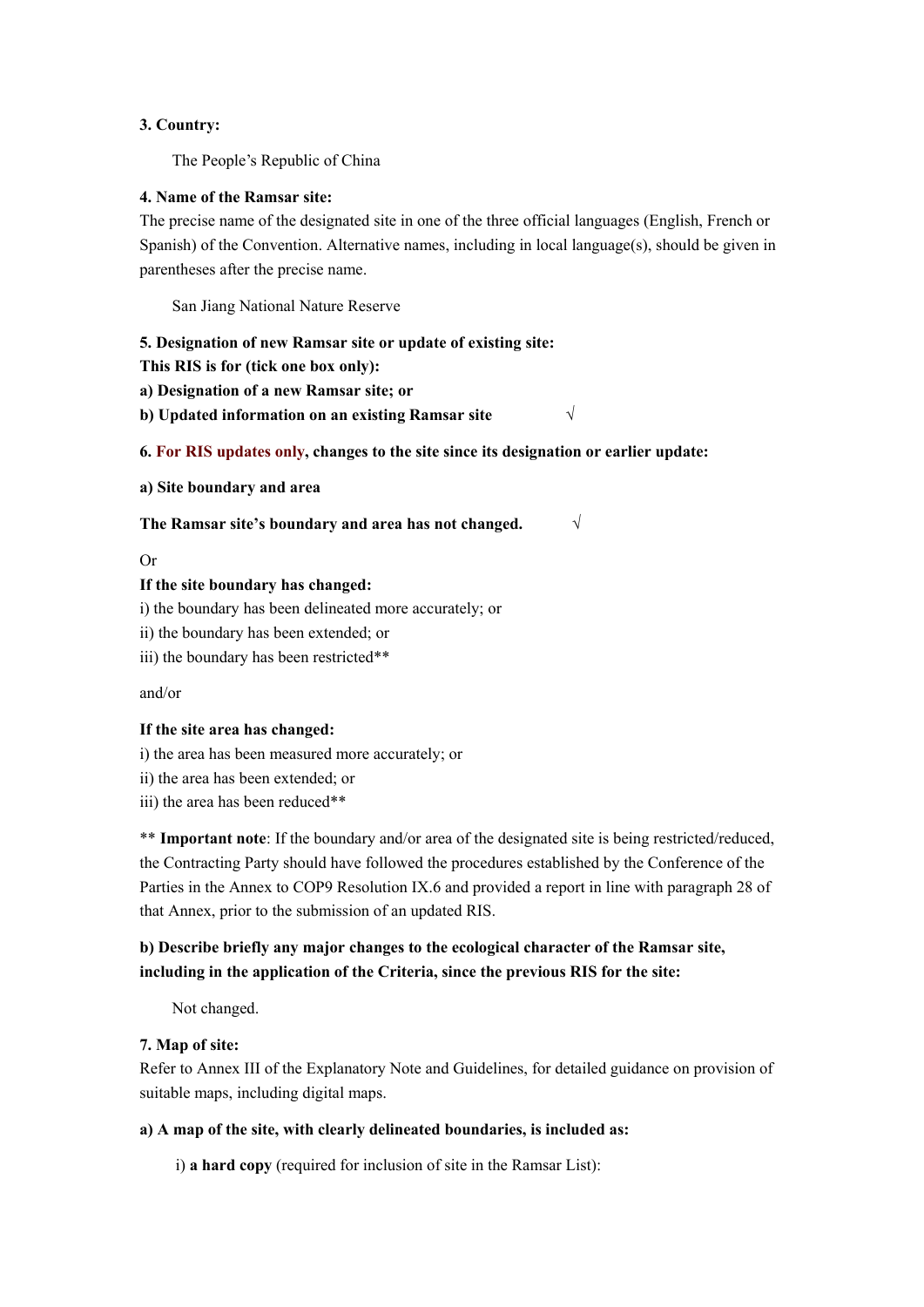ii) **an electronic format** (e.g. a JPEG or ArcView image) ";

# iii) **a GIS file providing geo-referenced site boundary vectors and attribute tables. √**

## **b) Describe briefly the type of boundary delineation applied:**

e.g. the boundary is the same as an existing protected area (nature reserve, national park, etc.), or follows a catchment boundary, or follows a geopolitical boundary such as a local government jurisdiction, follows physical boundaries such as roads, follows the shoreline of a waterbody, etc.

The boundary of this reserve was delineated according to the boundaries between China and Russia and the surrounding rivers. The site boundary is the same with the reserve.

## **8. Geographical coordinates** (latitude/longitude, in degrees and minutes):

Provide the coordinates of the approximate centre of the site and/or the limits of the site. If the site is composed of more than one separate area, provide coordinates for each of these areas.

Center: 47°56'N, 134°20'E

Extent:133°43′-134°40′ E, 47°26′-48°24′ N

The site has two separate parts: the Heilongjiang River part and the Wusuli River part. The Heilongjiang River part: 133°43-134°17′ E, 47°53′-48°24′ N, center: 134°4′ E, 48°8′N; The Wusuli River part: 134°13′-134°40′ E, 47°26′-48°11′ N, center: 134°36′ E, 47°44′ N.

#### **9. General location:**

Include in which part of the country and which large administrative region(s) the site lies and the location of the nearest large town.

The site is located in Fuyuan County and Tongjiang City of Jiamusi, Heilongjiang Province, Northeast China. It is about 360 km northeast to Jiamusi City.

**10. Elevation:** (in meters: average and/or maximum & minimum)

Maximum: 80 m; minimum 20 m, average: 50 m.

**11. Area:** (in hectares)

164 400 ha.

## **12. General overview of the site:**

Provide a short paragraph giving a summary description of the principal ecological characteristics and importance of the wetland.

San Jiang Nature Reserve is located in Heilongjiang Province, Northeast China, mainly protecting wetland and important waterfowl species. This site is a delta alluvial plain where Heilongjiang River and Wusuli River converge. With low and flat topography, abundant rivers and well developed marsh vegetation, it is identified as a typical inland alpine wetland and water ecosystem.

The site is adjacent to Russia's wide wetlands and mountains at the opposite side of Heilongjiang River. Totally, there are 26 eyots, 57 rivers of different sizes, over 210 lakes and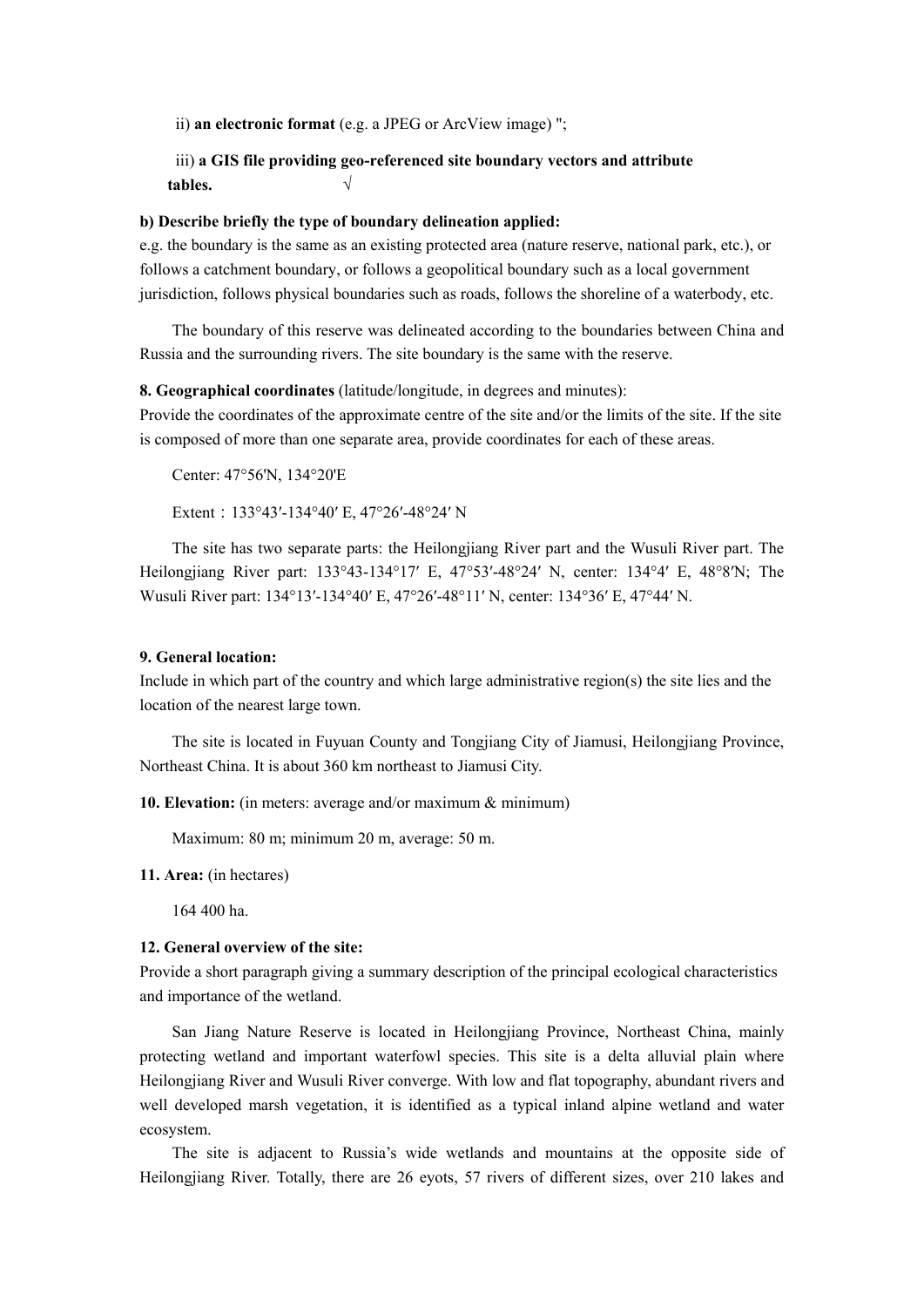pools in the site, which serve as important habitats of 106 waterfowl species. Particularly, this reserve is a breeding place and stopover for many valuable bird species such as *Grus japonensis* and *Ciconia boyciana* (around 60 individuals).

This Ramsar site well conserves Sanjiang Plain's permanent and seasonal freshwater marshes, and wild species' unique gene banks. Thus, it is of rich biodiversity.

## **13. Ramsar Criteria:**

Tick the box under each Criterion applied to the designation of the Ramsar site. See Annex II of the *Explanatory Notes and Guidelines* for the Criteria and guidelines for their application (adopted by Resolution VII.11). All Criteria which apply should be ticked.



## **14. Justification for the application of each Criterion listed in 13 above:**

Provide justification for each Criterion in turn, clearly identifying to which Criterion the justification applies (see Annex II for guidance on acceptable forms of justification).

**Criterion 1:** Sanjiang Plain is one of the largest wetland areas in China with centralized distribution of marsh wetlands. Considering its geological origin, environment change and ecosystem dynamics, Sanjiang Plain is of great importance in Asia even the world. San Jiang Reserve presents the basic characteristic of Sanjiang Plain's typical inland freshwater wetland and water ecosystems. It consists of two parts of wetlands: Wusuli River Basin and Heilongjiang River Basin, and is a typical representative of east Sanjiang Plain's alpine wetland ecosystems under minor influence of human development.

**Criterion 2:** The unique environment conditions and vegetation of San Jiang Reserve provide inhabiting and breeding places for many national protected species. There are 12 national first-level protected animal species and 43 national second-level protected animal species. According to the IUCN Red List (2007), the site holds 4 endangered species and 7 vulnerable threatened bird species (11 species in total) as shown in the following table.

| Species Latin Name     | <b>IUCN</b> Category |
|------------------------|----------------------|
| Ciconia boyciana       | EN                   |
| Mergus squamatus       | EN                   |
| Anser cygnoides        | EN                   |
| Grus japonensis        | EN                   |
| Aquila. clanga         | VU                   |
| Haliaeetus leucoryphus | VU                   |
| Haliaeetus pelagicus   | VU                   |
| Grus monacha           | VU                   |
| Grus vipio             | VU                   |
| Anas formosa           | VU                   |
| Aythya baeri           | VU                   |

**Criterion 3:** This site holds well developed vegetations. *Calamagrostis angustifolia*  meadows, reed meadows and natural island-shaped broadleaved forests are of great uniqueness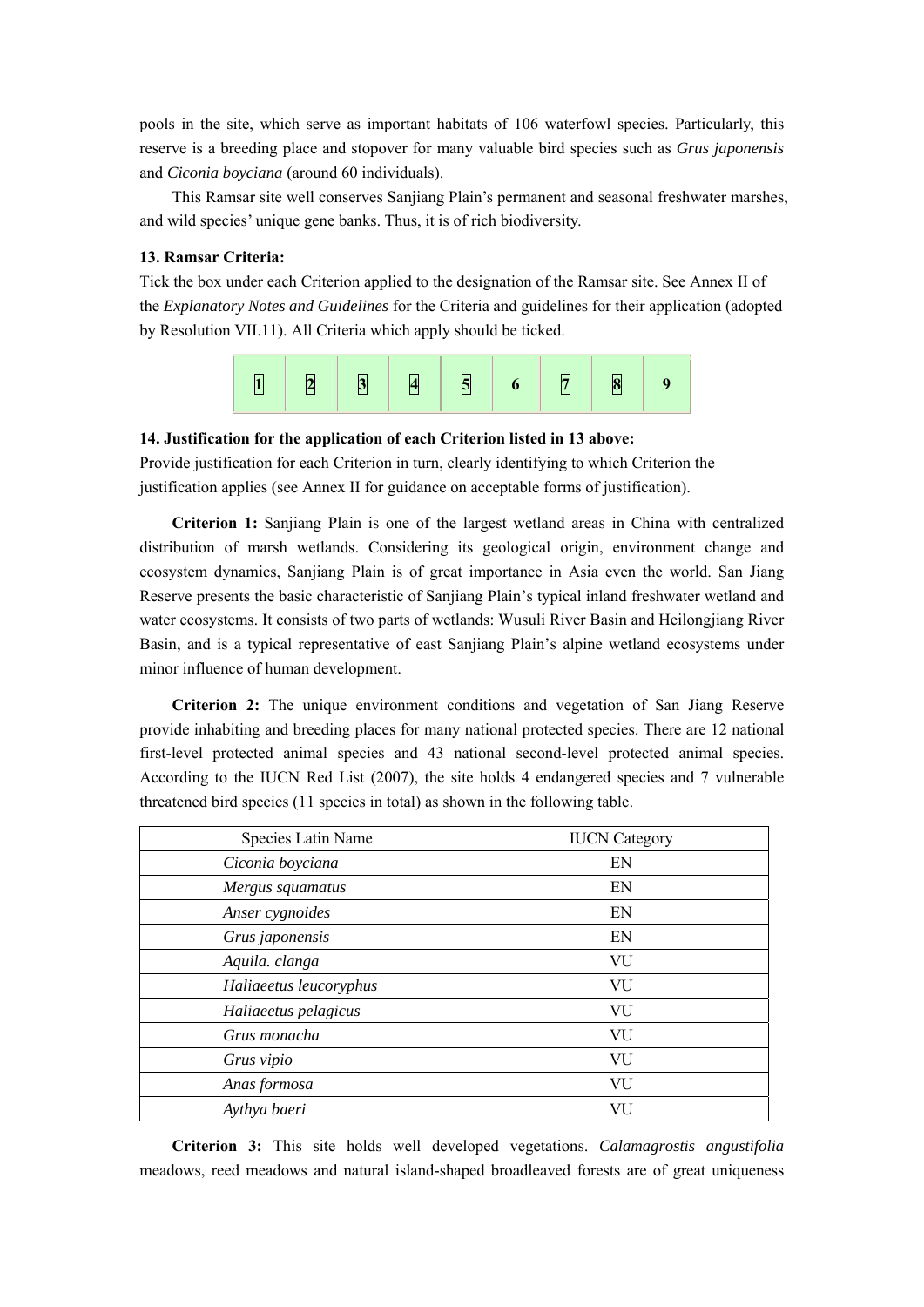and rareness. Totally, there are more than 500 higher plant species of 95 families, belonging to Changbai Mountain Flora. The zonal plant communities in the site belong to the type of temperate coniferous and broadleaved forest. A large area of azonal marsh vegetation develops due to the various conditions of water accumulation. The constructive, dominant and companion plant species here are all helophytes, hydrophytes or mesophytes adapting to the wet conditions. Most species belongs to Family Gramineae and Cyperaceae. San Jiang Nature Reserve is the compound of marsh wetlands and forest habitats, having various marsh types. It is of high biodiversity with complex and diverse animal populations including forest animals, wetland animals and aquatic animals. According to an investigation, within this Ramsar site, there are totally 28 *Grus japonensis* individuals of 6 nests (2007 spring), 16-30 *Grus vipio* breeding individuals (2002-2007) and 20-30 *Ciconia boyciana* breeding individuals (2002-2007).

**Criterion 4:** This wetland provides habitats for many rare wild animals (see criterion 2) during their life history.

**Criterion 5:** Waterfowl census has been conducted in spring and autumn since 2002. The individuals of *Phalacrocorax niger* could reach up to 20 000-3 0000 (e.g. 28 000 in the autumn of 2006). The individuals of *Anser cygnoides* reached 24 000 in the spring of 2006. Overall, the gooses and ducks could reach to its maximum of 50 000 to 100 000 in the autumn.

**Criterion 7:** Besides the two major river systems of Heilongjiang River and Wusuli River, there are 57 anabranches of different sizes and over 70 lakes, pools, channels, ponds and reservoirs, which together constitutes the widespread water environment. The abundant food resources here make it an important breeding habitat for fishes. According to an investigation, there are 105 fish species within San Jiang Reserve, of which cold water fish and cold-favored fish species constitute the majority.

**Criterion 8:** The midstream part of Heilongjiang River located within Sanjiang Reserve has the features of wide and open river waters, plentiful islands, complex riverbeds and diverse water depths. It is the important habitat for large economic fish species such as *Paradramis pekinensis*, *Megalobrama skolkoui*, *Coregonus ussuriensis*, *Ctenopharyngodon idellus*, *Sinipeca chuatsi* and *Silurus soldatovi* to breed, winter and inhabit. Heilongjiang River and Wusuli River are important migrating and breeding channel for *Oncohynchus keta*, an endemic fish species of Heilongjiang, and habitats of *Coregonus ussuriensis*, sturgeon and siberian buso sturgeon to breed and inhabit.

**15. Biogeography** (required when Criteria 1 and/or 3 and /or certain applications of Criterion 2 are applied to the designation):

Name the relevant biogeographic region that includes the Ramsar site, and identify the biogeographic regionalisation system that has been applied.

## **a) biogeographic region:**

Changbaishan Subregion, Northeastern Region, Palearctic Realm

#### **b) biogeographic regionalisation scheme (include reference citation):**

The Biogeography of Fauna in China (Zhang Rongzu, 1999)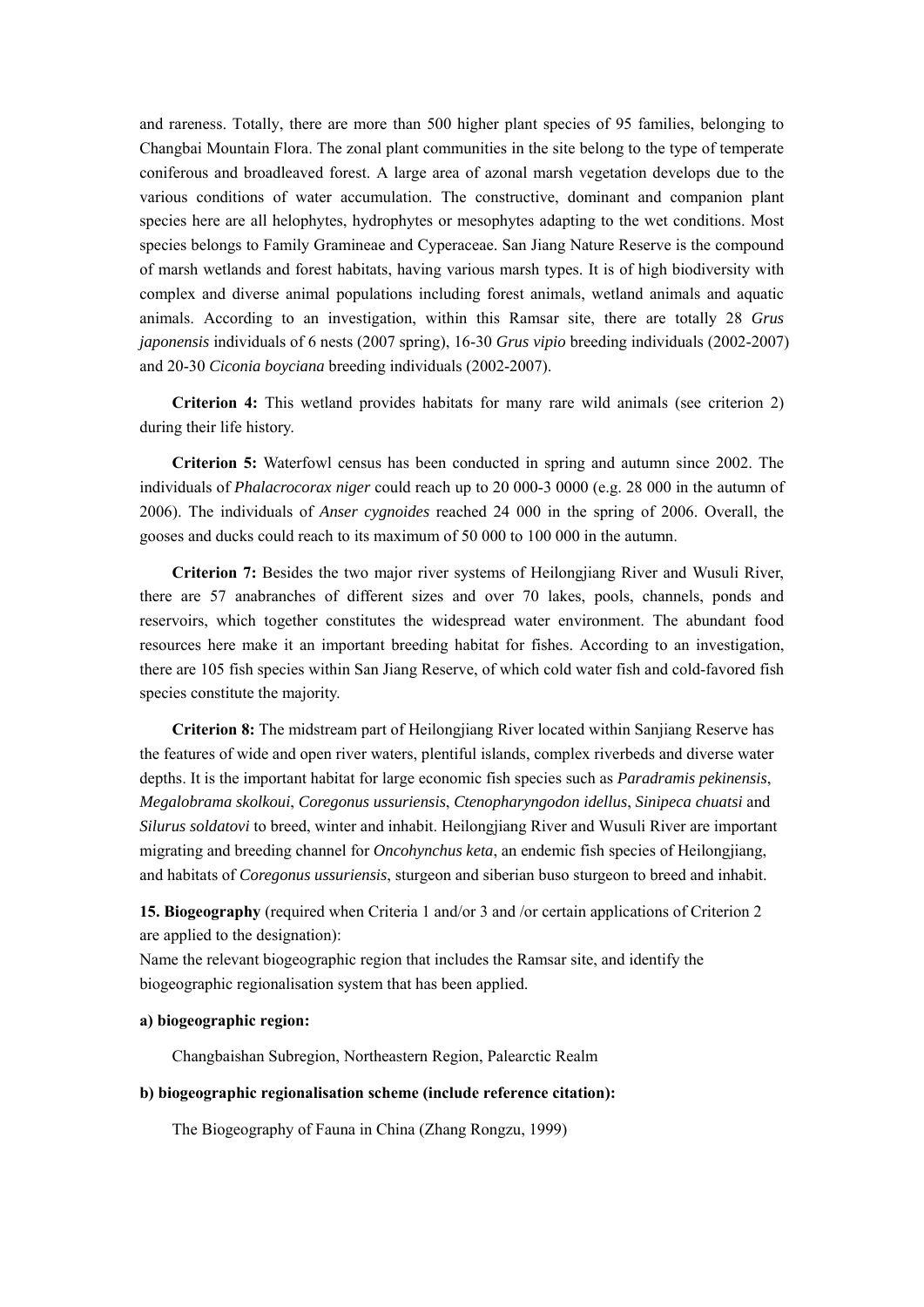#### **16. Physical features of the site:**

Describe, as appropriate, the geology, geomorphology; origins - natural or artificial; hydrology; soil type; water quality; water depth, water permanence; fluctuations in water level; tidal variations; downstream area; general climate, etc.

**Geology and Geomorphology:** The site is geologically located in the central section of Fuyuan sunken basin which is the subordinate structure unit in broken and sunken basin of Tongjiang Inland in the Mesozoic era. The land subsided intermittently since the Quarternary Period. The slope of land surface from southwest to northeast is 1/5000-1/10000. Large areas of lowlands are covered with water, through which the surface layers of the marsh sediments are formed. The layers have mild clay of 2-17 m, under which fine sands, gravels and mid-coarse sands can be found. The total thickness is 100-300 m.

The geomorphologic units within the site include low hillocks, alluvial plains and flooding areas. The plains and flooding areas take a great proportion, with fertilized soil and abundant vegetation, which could provide favorable condition for the establishment of the nature reserve of wetland ecosystem type.

**Origin:** San Jiang Nature Reserve is located in the northeast of Sanjiang Plain. It is a natural low alluvial plain where the Heilongjiang River and Wusuli River converge.

**Hydrology:** There are two river systems within the reserve: Heilongjiang River and Wusuli River. Heilongjiang River has a part of 30 km within the reserve, while the length of Wusuli River within the site reaches up to 115 km. There are 57 rivers of different sizes and more than 210 lakes in the reserve. This reserve includes 3 one-class river branches: Yalujiang River, Nongjiang River and Bielahong River. In the upstream areas there mostly lie heavy wetlands without obvious river channels. All the middle and small rivers flowing across the reserve have the characteristics of plain marsh river, i.e. small bottom slope (generally around 1/10000), large channel bending coefficient, narrow river channels in dry reasons, vast floodplain and small flow velocity. In flood seasons, affected by jacking of Heilongjiang River and Wusuli River, the back-flow usually reaches up to 25 to 30 km, with the maximum of 70 km. The frozen period lasts about 132 to 150 days from November to next mid/late April.

The reserve is rich in underground water. Below the surface there is a continuous water-containing body with good permeability and without blocks between different aquifers. Because the reservoir basin tilts slightly from southwest to northeast, the groundwater flows northeastward to Heilongjiang River and Wusuli River.

San Jiang Nature Reserve is a huge biological reservoir in Northeast Sanjiang Plain. Due to the special hydrological and physical characteristics of marsh soil, it could hold water mass that is 3-9 times heavier than the soil body. Water mass held by marshes reach up to 400% to 600% with an outflow coefficient around 0.5, because of which, it has a strong water holding capability. The natural regulating coefficient of the marsh is 0.678. Flood water is stored in soil or conserved in lakes and marshes in the form of surface water. Thus, flood water amount is declined.

**Soil type**: Located in the high latitude zone, the soil in the site is affected by natural and human factors and develops in diverse ways. Four soil types can be found: white-stiff soil, meadow soil, bog soil and peat soil. Different soil types have close relations with vegetation distribution.

**Water quality**: The site's natural water chemistry type is HCO<sub>3</sub>-Na, that of upper floodplain groundwater is  $HCO<sub>3</sub>-Ca/Na$ , and that of marsh water is  $COCl<sub>2</sub>-Na$ . The mineralization degree of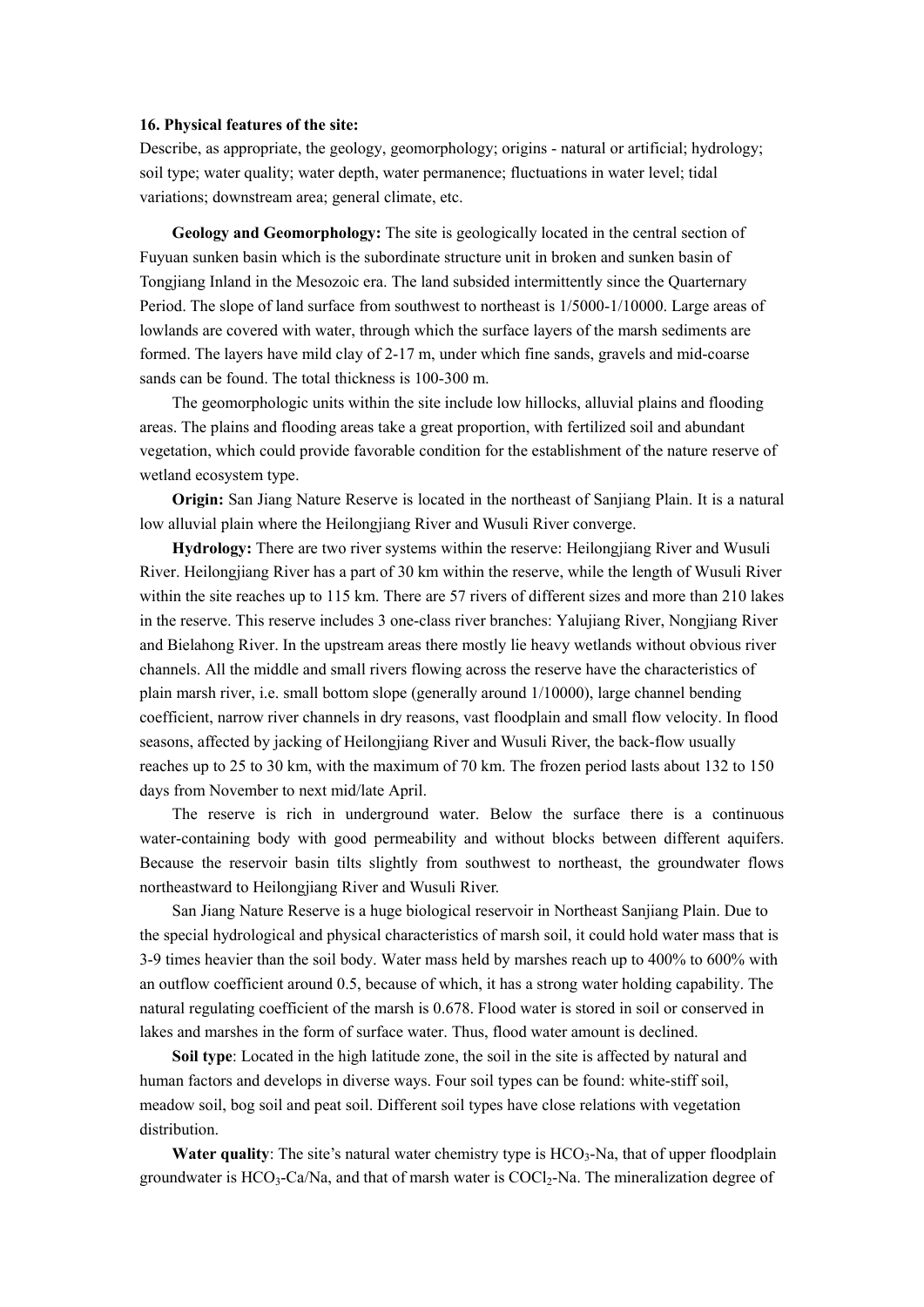the water is 36-202 mg/l, the rigidity is 0.67-4.67 and the pH value is 5.3-6.8.

**Water level and depth:** The historical highest water level of Heilongjiang River was 89.60 m and the lowest was 79.49 m with the average of 86.60 m. The highest water level of Wusuli River was 101.40 m and the lowest was 94.60 m with the average of 95.41 m. The depth of Yalu River varies from 2 m to 6 m, while that of Nongjiang River varies from 3 m to 9 m. The water levels of the small rivers within this reserve change along with the main large rivers.

**Climate:** With high latitude, the site has a long but cold winter and a short but hot summer. Being close to the Okhotsk Sea, the site is influenced by the oceanic climate. In winter it is under the control of the continental air mass in polar region, while in summer it is influenced by subtropical zone oceanic air mass. Hence it has a small annual temperature difference compared with the inland areas at the same altitude. With the character of oceanic climate, seasonal variation is distinctive. The mean annual temperature is 2.2 . The frost-free period is 115-130 days. The frozen period lasts about 120 days. The mean annual rainfall is 603.8 mm. The mean annual evaporation is 1257.1 mm.

## **17. Physical features of the catchment area:**

Describe the surface area, general geology and geomorphological features, general soil types, and climate (including climate type).

The area of the catchment is about  $120\ 000\ \text{km}^2$ , belonging to low alluvial plain, with 3 geomorphologic features of low hillocks, floodplains and flooding areas. The main soil types are white-stiff soil, meadow soil, bog soil and peat soil. The farmland occupied 60% of the whole catchment, which is the main agricultural area of Northeast China. The catchment has obvious features of temperate monsoon climate. The annual average temperature is about 2.0 . The annual average rainfall is about 600 mm. The annual average evaporation is 1 200 mm.

#### **18. Hydrological values:**

Describe the functions and values of the wetland in groundwater recharge, flood control, sediment trapping, shoreline stabilization, etc.

The site holds widespread swamps, marshes, lakes, ponds and rivers. The wetlands usually serve as natural reservoirs to store a large amount of water especially when the flooding season comes. The San Jiang wetland regulates about  $4\times10^8$  m<sup>3</sup> flood water, complements about  $6\times10^8$  m<sup>3</sup> underground water. The surface water quality is at level. Overall, the site plays an important role in flood control, regulation of regional climate change, maintaining normal water-table, and air purification.

## **19. Wetland Types**

#### **a) presence:**

Circle or underline the applicable codes for the wetland types of the Ramsar "Classification System for Wetland Type" present in the Ramsar site. Descriptions of each wetland type code are provided in Annex I of the *Explanatory Notes & Guidelines*.

#### **Marine/coastal:**

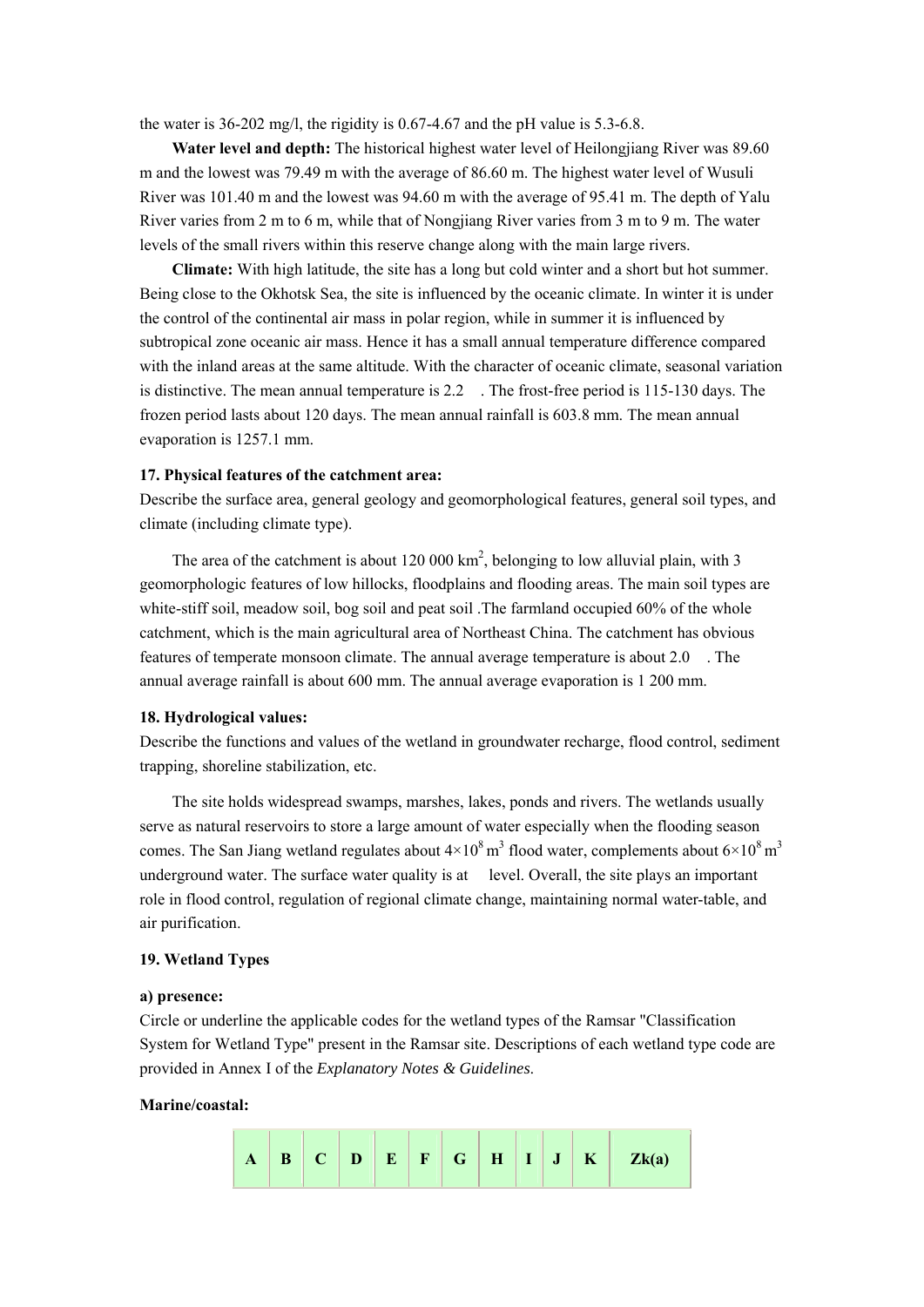## **Inland:**





## **b) dominance:**

List the wetland types identified in a) above in order of their dominance (by area) in the Ramsar site, starting with the wetland type with the largest area.

| Wetland    | Wetland types in the Ramsar site                                        | Percentage of<br>extent in the |
|------------|-------------------------------------------------------------------------|--------------------------------|
| categories |                                                                         | Ramsar site                    |
|            |                                                                         |                                |
| Тp         | Permanent freshwater marshes covered by floating plants                 | 40%                            |
| <b>Ts</b>  | Seasonal/intermittent flood area covered by meadow plant<br>communities | 30%                            |
|            | Herbaceous peat                                                         | $4\%$                          |

#### **20. General ecological features:**

Provide further description, as appropriate, of the main habitats, vegetation types, plant and animal communities present in the Ramsar site, and the ecosystem services of the site and the benefits derived from them.

The site supports typical freshwater marsh ecosystems. The hydrophyte is abundant, presenting various floating plants, submerged macrophytes and emerged macrophytes. The wetland vegetation covers more than 95% of the seasonal or intermittent flooding areas, where the constructive species are *Cyperus lasiocarpa*, *Carex meyeriana*, *Carex pseudocuraica*, *Carex appendiculata, Calamagrostis angustifolia, Salix rosmatinifolia, Acorus calamus* etc*.* Plentiful algae provide abundant foods for fish, meanwhile planktons and fish are good foods for birds. Large areas of wetland plants offered habitats for the waterfowls which inhabit and breed here. There have bird species such as *Ciconia boyciana*, *Grus japonensis*, *Grus vipio*, *Cygnus Cygnus* and large numbers of gooses, ducks*,* umbrettes and gulls*.* 

Lowland meadow and grassland is distributed with numerous herbaceous plants. *Calamagrostis angustifolia* is the dominant species. There are many hillocks among the meadows, covered with natural broadleaved forests. *Alauda arvensis* and many kinds of Buff-bellied Pipits are typical birds here. There live many birds in the meadows, such as *Vanellus vanellus,* small snipes and buntings*.*

The river and river ponds, where a large number of float grasses grows and fish and benthos resources are rich, is an important feeding place of waterfowls. There is also a habitat for swimming-birds like gooses, ducks, grebes, *Fulica atra* and small plovers and snipes*.*

Large numbers of passerines are distributed in the farmlands, woodlands and settlements, such as *Emberiza spodocephala, Hirundo dauric* and*, Pica pica.*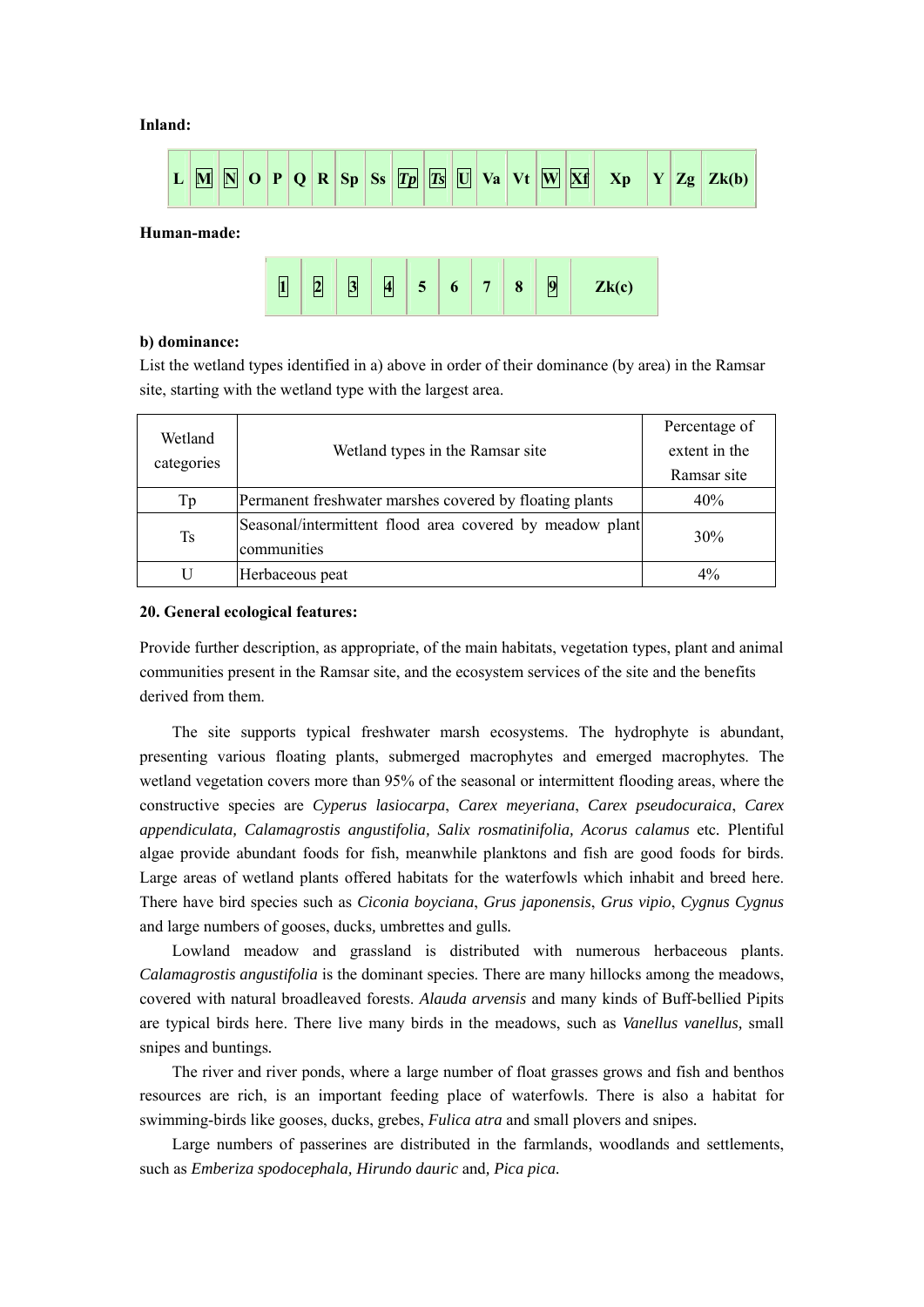#### **21. Noteworthy flora:**

Provide additional information on particular species and why they are noteworthy (expanding as necessary on information provided in 14, Justification for the application of the Criteria) indicating, e.g., which species/communities are unique, rare, endangered or biogeographically important, etc. *Do not include here taxonomic lists of species present - these may be supplied as supplementary information to the RIS.* 

There are about 500 species of higher plants within the site, falling into 95 families. The main wetland plant species are many kinds of sedge. The site's zonal vegetation is temperate coniferous and broadleaved forest. A large area of azonal marsh vegetation develops due to various conditions of water accumulation. The constructive, dominant and companion species are all helophytes, hydrophytes or mesophytes adapting to the wet conditions, which are mainly represented as Gramineae and Cyperaceae plants (e.g. *Calamagrostis angustifolia*).

**Marsh:** The marshes can be divided into light marsh and heavy marsh according to the depth of seeper. *Calamagrostis angustifolia*-*Carex lasiocarpa* are the common type of the light marshes, while the heavy marsh can be divided into peat marsh and sapropel marsh. The peat marsh includes three ecotypes: *Carex lasiocarpa* marsh, *Carex lasiocarpa*-*Carex Pseudocuraica* marsh and *Clyceria acutifora* marsh. The sapropel marsh is mainly represented as *Calamagrostis angustifolia*-*Phragmites australis*-*Carex lasiocarpa* marsh type.

**Meadow**: In the principle of botanic taxonomy, meadows here can be classified as true meadow and marsh meadow. The true meadow is mainly represented as *Calamagrostis angustifoli*  meadow type and *Betula microphylla*-miscellaneous marsh type, consisting of more than 70-80 species. The marsh meadow is mainly represented as the type of *Calamagrostis angustifoli*-*Carex schumidtii* marsh meadow, consisting of 81 species, with the dominant species of *Calamagrostis angustifoli.* 

**Broadleaved forest (island-shaped forest):** Broadleaved forest is mainly distributed on the remnant hillocks within the reserve. The dominant species is Mongolian Oak (*Quercus mongolica*) and a little existence of David Poplar (*Populus Davidiana*) and Asian White Birch (*Betula platyphylla*). Shrubs are dominated by *Lespedeza bicolor.* There are also many plants under state key protection such as *Glycine soya, Fraxinus mandshurica*, *Phellodendron amurense*, *Tilia amurensis* and *Juglans mandshurica.*

**Aquatic plants:** There are three types: submerged plants like *Utricularia intermedia*, floating plants like *Lemna minor* and emerged plants like *Phragmites australis.* 

#### **22. Noteworthy fauna:**

Provide additional information on particular species and why they are noteworthy (expanding as necessary on information provided in 12. Justification for the application of the Criteria) indicating, e.g., which species/communities are unique, rare, endangered or biogeographically important, etc. *Do not include here taxonomic lists of species present - these may be supplied as supplementary information to the RIS.* 

San Jiang Nature Reserve biogeographically belongs to Northeast China Region, Northeastern Sub-realm, Palearctic Realm. It is located in the triangular region where Heilongjiang River and Wusuli River converge. There are 43 mammal species (under 12 families of 5 orders), 257 bird species (under 40 families of 16 orders), 7 reptile species (under 4 families of 3 orders), 5 amphibian species (under 4 families of 2 orders) and more than 500 insect species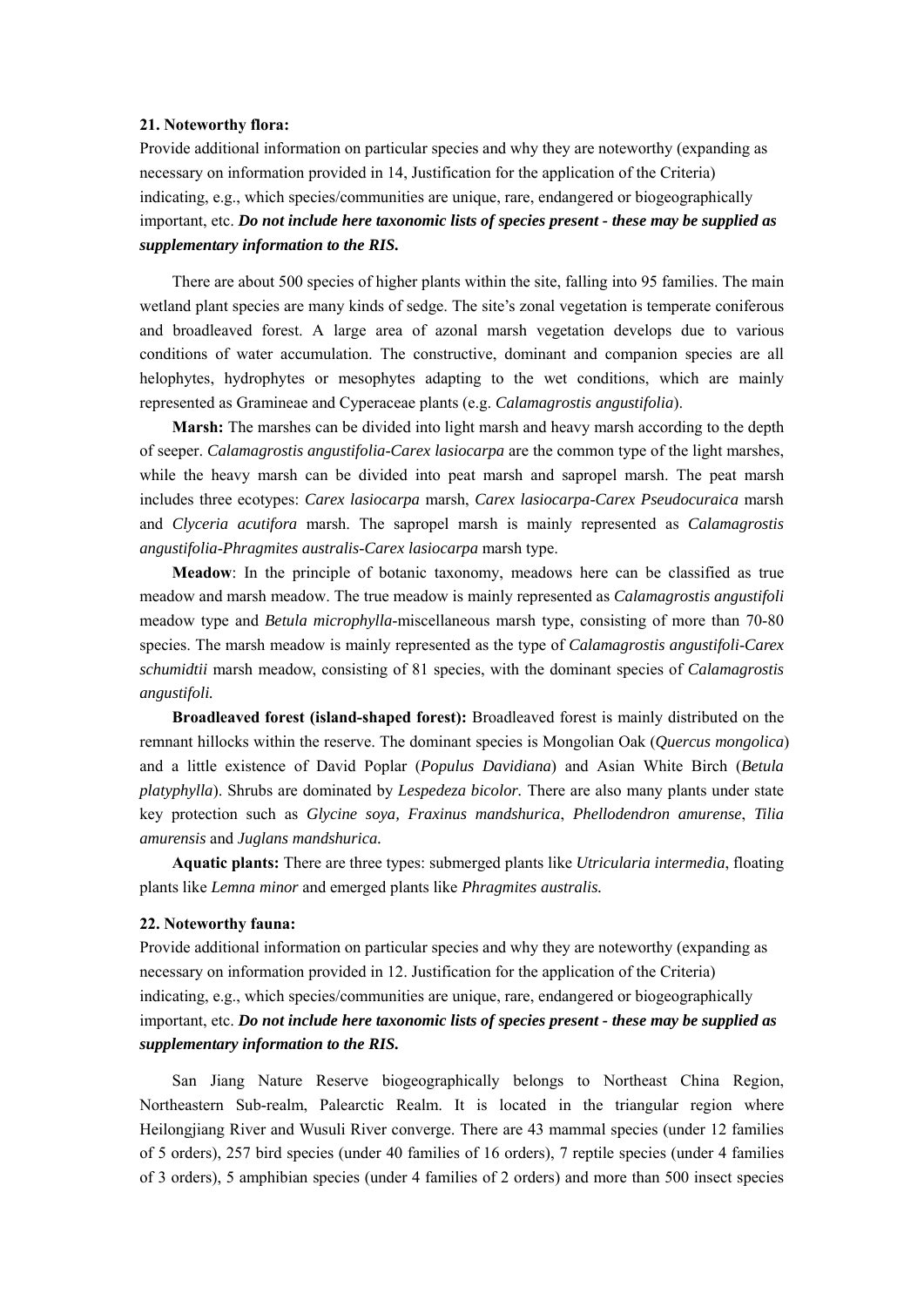in this area. There also have 12 national first-class protected animal species and 43 national second-class protected animal species.

According to a preliminary investigation, the site holds the number of 6-10 couples of *Grus japonensis*, 8-12breeding couples and 80-100 migratory individuals of *Ciconia boyciana*, 18-20 individuals of *Grus vipio*, 100-200 migratory individuals of *Cygnus Cygnus*, 5-7 individuals of *Aquila chrysaetos* and 8-10 individuals of *Haliaeetus albicill*. The maximum population of *Phalacrocorax carbo* is over 20 000, and the maximum individuals of gooses and ducks is up to 50 000-100 000 during the migration seasons in spring and fall.

## **23. Social and cultural values:**

a) Describe if the site has any general social and/or cultural values e.g., fisheries production, forestry, religious importance, archaeological sites, social relations with the wetland, etc. Distinguish between historical/archaeological/religious significance and current socio-economic values:

Ecotourism along the rivers can promote San Jiang region's opening to the outside world and contribute to local economic development.

Constructions of the reserve will further promote the development of wild animal protection, and will make the site a propaganda and education base, which will produce a great deal of social benefits.

The Reserve is rich in birds, animals, fish and forest resources. These renewable resources could play important roles in designed agricultural reform and grazing in the experiment area, which can enhance the living standards of local residents.

The reserve holds a population of Hezhe nationality of 300-400 people, having a great value in studying local Hezhe nationality's culture and development.

b) Is the site considered of international importance for holding, in addition to relevant ecological values, examples of significant cultural values, whether material or non-material, linked to its origin, conservation and/or ecological functioning?

#### No.

If Yes, tick the box and describe this importance under one or more of the following categories:

i) sites which provide a model of wetland wise use, demonstrating the application of traditional knowledge and methods of management and use that maintain the ecological character of the wetland:

ii) sites which have exceptional cultural traditions or records of former civilizations that have influenced the ecological character of the wetland:

iii) sites where the ecological character of the wetland depends on the interaction with local communities or indigenous peoples:

iv) sites where relevant non-material values such as sacred sites are present and their existence is strongly linked with the maintenance of the ecological character of the wetland:

## **24. Land tenure/ownership:**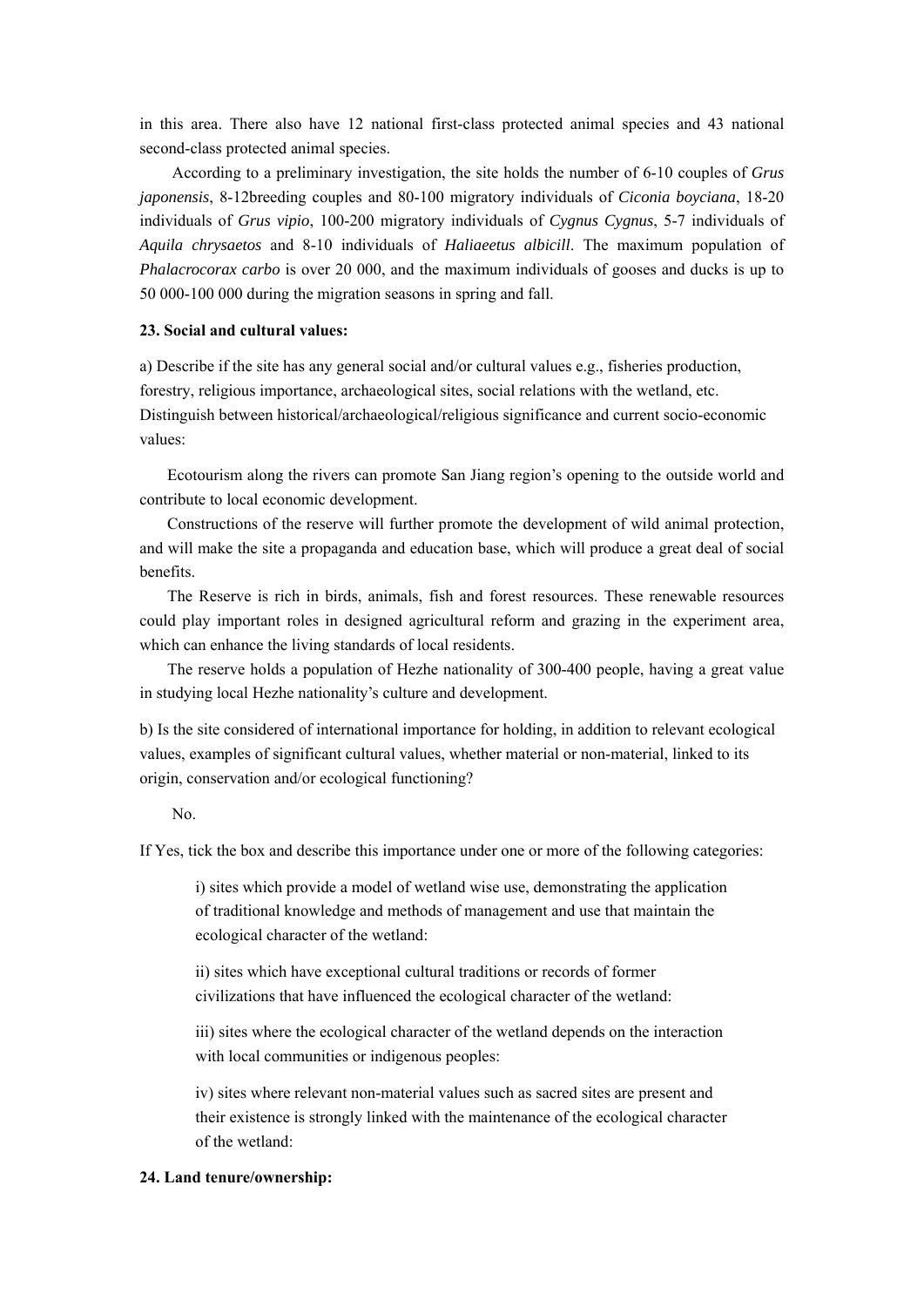a) within the Ramsar site:

State ownership.

b) in the surrounding area:

State and collective ownership.

## **25. Current land (including water) use:**

a) Within the Ramsar site:

All the lands in this site are included in the National Nature Reserve.

**Core area:** accounting for 33.3% of the total area of the reserve. This region retains relatively complete original wetland ecosystems and biodiversity, and is the centralized distribution area of the protected birds, also an important breeding habitat and feeding ground for the gooses and ducks. Research and monitoring works are mainly taken in this region.

**Buffer area:** accounting for 14.1% of the total area. This region retains original or part-original wetland ecosystem types and serves as buffers and natural barriers for the core area.

**Experiment area:** accounting for 52.5% of the total area. Nowadays, the wetlands are in a good state of preservation except that some are transformed into farmlands. The main land uses are farmland (mainly planting soybeans and rice) and grazing.

b) In the surroundings/catchment:

Farmland is the main land use type in this region, soybeans and rice cultivation accounts for about 80% of the total region.

# **26. Factors (past, present or potential) adversely affecting the site's ecological character, including changes in land (including water) use and development projects:**

a) Within the Ramsar site:

Agricultural activities could produce human disturbances to the wetland in some degree.

b) In the surrounding area:

The hydrologic constructions (such as drainage system) in the surrounding farms could decrease the water resource of the site in some degree.

## **27. Conservation measures taken:**

a) List national and/or international category and legal status of protected areas, including boundary relationships with the Ramsar site:

In particular, if the site is partly or wholly a World Heritage Site and/or a UNESCO Biosphere Reserve, please give the names of the site under these designations.

Since 2003, a total of more than 200 million RMB was invested to establish five protection stations. In 2006, the Forest Public Security Bureau was established, and any illegal hunting and illegal logging are forbidden. The reserve has been working together with the governments of surrounding towns and villages for co-conservation since 2003, and a co-conservation committee was founded to effectively protect wetland waterfowls.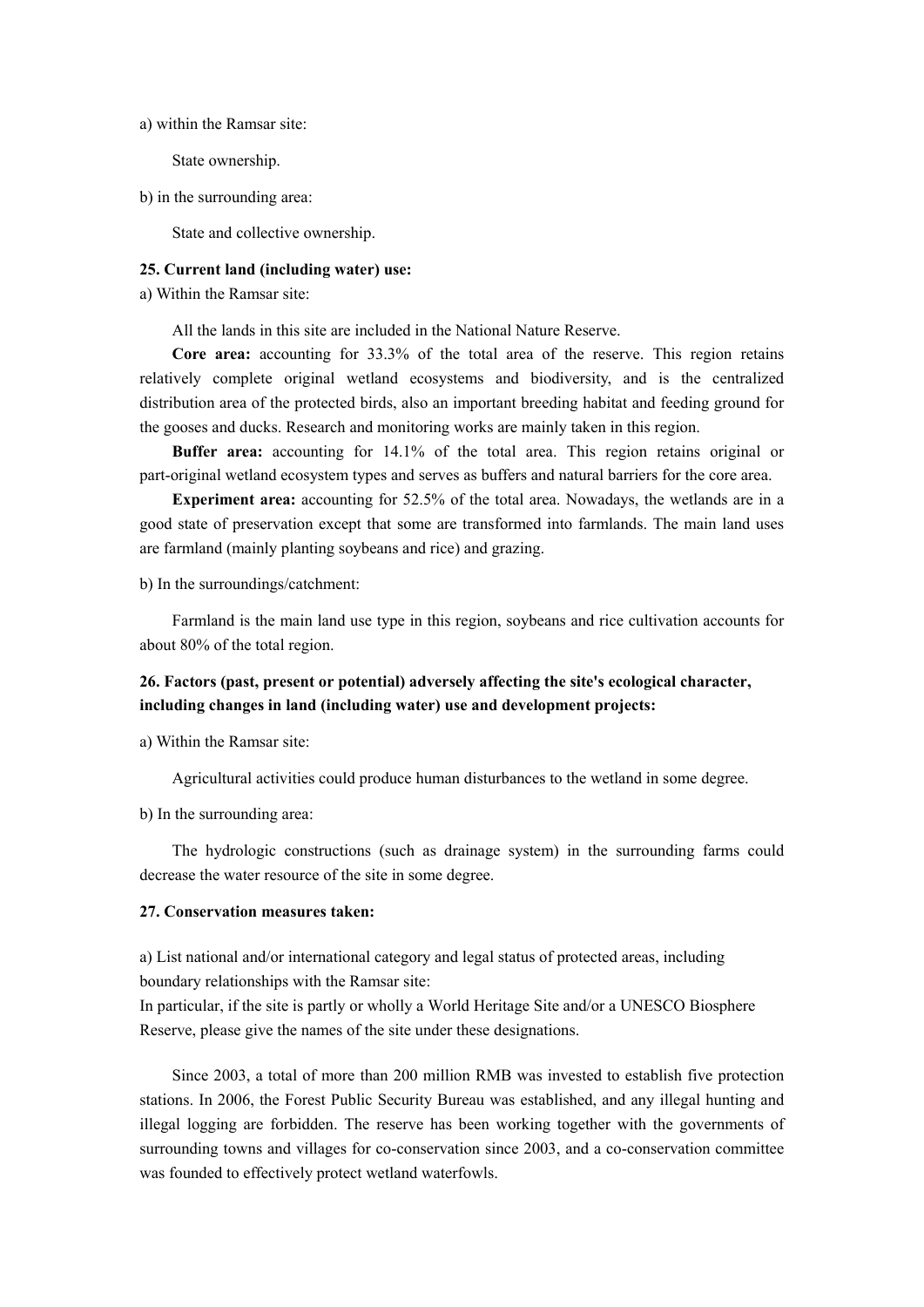b) If appropriate, list the IUCN (1994) protected areas category/ies which apply to the site (tick the box or boxes as appropriate):

$$
Ia; Ib; II; III; IV; V; VI
$$

c) Does an officially approved management plan exist; and is it being implemented?

No.

d) Describe any other current management practices:

#### **28. Conservation measures proposed but not yet implemented:**

e.g. management plan in preparation; official proposal as a legally protected area, etc.

The reserve is actively taking multiple measures to expand international cooperation and increase communications with the world. Such activities including cooperation with Wetlands International, cooperation among the nature reserves located in the birds' migration routes in Northeast Asia, Sino-Russia co-conservation and communication of Heilongjiang River and Wusuli River regions, researches on the mode of conservation and wise use.

The reserve is planning to relocation the original residents who live in the edge of the buffer zone, and to restore the farmland into vegetation.

## **29. Current scientific research and facilities:**

e.g., details of current research projects, including biodiversity monitoring; existence of a field research station, etc.

Northeast Forestry University established a base for scientific research, teaching and practicing in the reserve in 2002. A book entitled as *Sanjiang National Nature Reserve's Nature Resource* was published in 2004. An animal monitoring station of national level was established in 2006, and more than 500 000 RMB was invested to set up 3 wireless video monitoring spots. Five field monitoring stations were established in cooperation with the management station, mainly for bird monitoring. Currently, a protection project funded by GEF ("Conservation and Sustainable Use of China's Wetland Biodiversity") is being implemented in the site. The experts are completely studying the reserve's resources in order to effectively manage the reserve. In October, 2006, San Jiang National Nature Reserve signed the "Cooperation Agreement of Co-Conservation of Natural Environment in Wusuli River Basin and Heilongjiang River Basin" with two Russian National Nature Reserves. This cooperation makes the co-protected area achieve 140 000 km<sup>2</sup>. More than 400 animal species and 1 000 plant species are under protection.

# **30. Current communications, education and public awareness (CEPA) activities related to or benefiting the site:**

e.g. visitors' centre, observation hides and nature trails, information booklets, facilities

A specimen building  $(800 \text{m}^2)$  was completed in 2006, and opened up for scientific research, education and propaganda. It welcomes about 5 000 tourists every year, including 2 600 students and 300 scholars and experts.

Large-scale propaganda and education activities were developed in every year's Bird Week, World Wetland Day and World Earth Day. Long-term propaganda and education for wetland benefits, and laws and regulations on wildlife protection are developed.